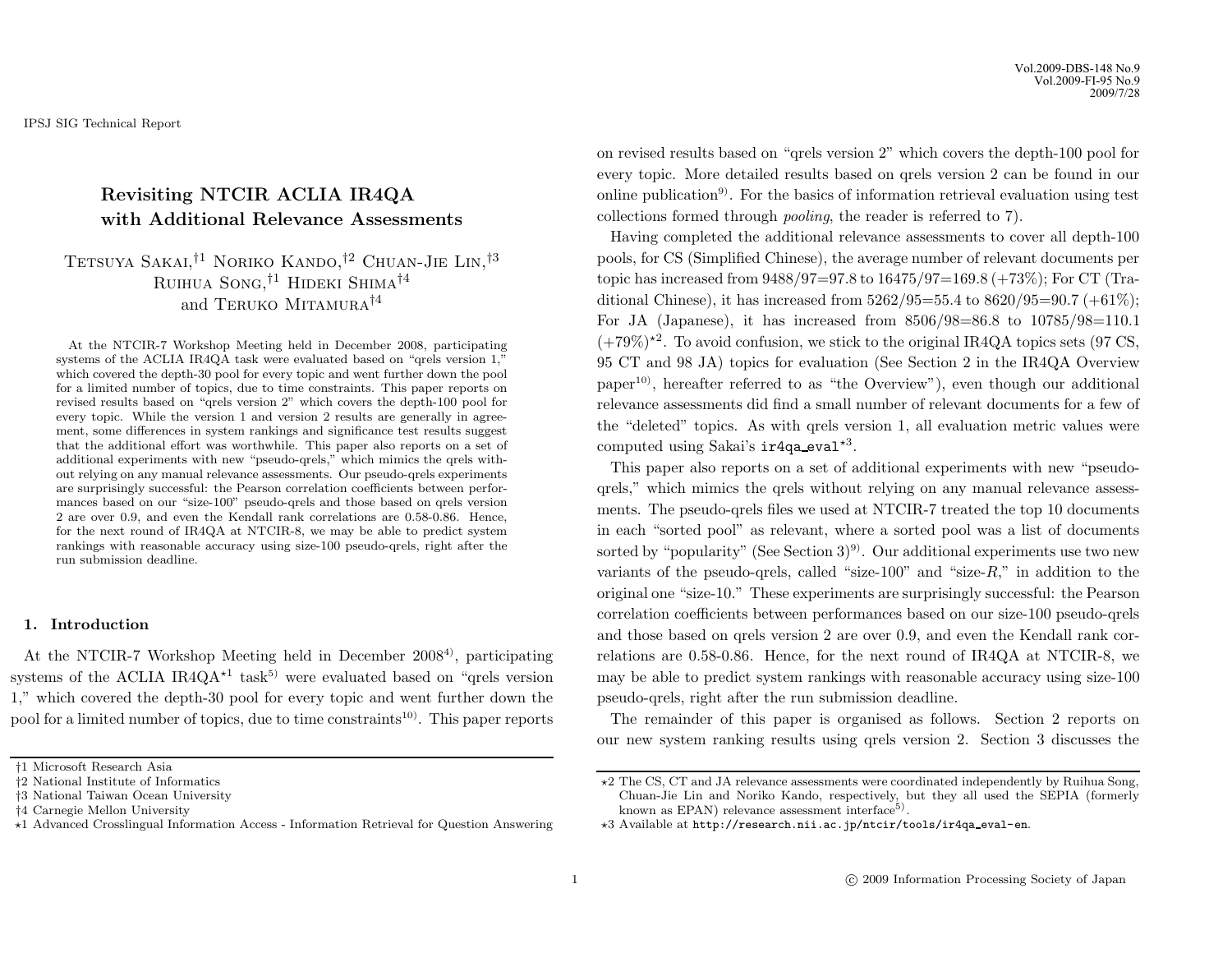Vol.2009-DBS-148 No.9 Vol.2009-FI-95 No.9 2009/7/28

IPSJ SIG Technical Report

| run               | AP     | run               | Q.     | run               | nDCG   |
|-------------------|--------|-------------------|--------|-------------------|--------|
| OT-CS-CS-04-T     | 0.6184 | OT-CS-CS-04-T     | 0.6192 | OT-CS-CS-04-T     | 0.8086 |
| OT-CS-CS-02-T     | 0.6028 | OT-CS-CS-02-T     | 0.6010 | OT-CS-CS-02-T     | 0.7895 |
| CMUJAV-CS-CS-02-T | 0.5733 | CMUJAV-CS-CS-02-T | 0.5714 | CMUJAV-CS-CS-02-T | 0.7680 |
| CMUJAV-CS-CS-01-T | 0.5704 | MITEL-EN-CS-03-T  | 0.5693 | CMUJAV-CS-CS-01-T | 0.7673 |
| MITEL-EN-CS-03-T  | 0.5670 | CMUJAV-CS-CS-01-T | 0.5690 | MITEL-EN-CS-05-TD | 0.7667 |
| MITEL-EN-CS-05-TD | 0.5606 | MITEL-EN-CS-05-TD | 0.5613 | MITEL-EN-CS-03-T  | 0.7619 |
| HIT-EN-CS-01-DN   | 0.5598 | HIT-EN-CS-01-DN   | 0.5596 | MITEL-EN-CS-01-T  | 0.7616 |
| MITEL-EN-CS-01-T  | 0.5550 | MITEL-EN-CS-01-T  | 0.5558 | OT-CS-CS-03-T     | 0.7591 |
| HIT-EN-CS-02-T    | 0.5538 | OT-CS-CS-03-T     | 0.5538 | OT-CS-CS-05-T     | 0.7575 |
| MITEL-EN-CS-04-D  | 0.5499 | OT-CS-CS-05-T     | 0.5535 | MITEL-EN-CS-04-D  | 0.7571 |
| OT-CS-CS-03-T     | 0.5482 | HIT-EN-CS-02-T    | 0.5535 | MITEL-EN-CS-02-T  | 0.7507 |
| OT-CS-CS-05-T     | 0.5478 | MITEL-EN-CS-04-D  | 0.5514 | HIT-EN-CS-01-DN   | 0.7397 |
| MITEL-EN-CS-02-T  | 0.5394 | MITEL-EN-CS-02-T  | 0.5414 | HIT-EN-CS-02-T    | 0.7337 |
| CMUJAV-EN-CS-01-T | 0.5233 | CMUJAV-EN-CS-01-T | 0.5207 | RALI-CS-CS-04-T   | 0.7293 |
| HIT-EN-CS-02-D    | 0.5073 | HIT-EN-CS-02-D    | 0.5123 | RALI-CS-CS-03-T   | 0.7268 |
| CMUJAV-EN-CS-02-T | 0.5044 | CMUJAV-EN-CS-02-T | 0.5019 | RALI-CS-CS-05-T   | 0.7242 |
| RALI-CS-CS-05-T   | 0.4852 | RALI-CS-CS-05-T   | 0.4887 | RALI-CS-CS-01-T   | 0.7182 |
| RALI-CS-CS-03-T   | 0.4843 | RALI-CS-CS-03-T   | 0.4876 | RALI-CS-CS-02-T   | 0.7144 |
| RALI-CS-CS-01-T   | 0.4834 | RALI-CS-CS-01-T   | 0.4863 | CMUJAV-EN-CS-01-T | 0.7140 |
| RALI-CS-CS-04-T   | 0.4786 | RALI-CS-CS-04-T   | 0.4832 | HIT-EN-CS-02-D    | 0.7016 |
| RALI-CS-CS-02-T   | 0.4768 | RALI-CS-CS-02-T   | 0.4776 | OT-CS-CS-01-T     | 0.6999 |
| HIT-EN-CS-02-DN   | 0.4477 | HIT-EN-CS-02-DN   | 0.4542 | CMUJAV-EN-CS-02-T | 0.6987 |
| KECIR-CS-CS-01-T  | 0.4424 | RALI-EN-CS-04-T   | 0.4293 | RALI-EN-CS-04-T   | 0.6713 |
| RALI-EN-CS-04-T   | 0.4208 | RALI-EN-CS-05-T   | 0.4255 | HIT-EN-CS-02-DN   | 0.6638 |
| RALI-EN-CS-05-T   | 0.4176 | RALI-EN-CS-01-T   | 0.4236 | RALI-EN-CS-05-T   | 0.6563 |
| RALI-EN-CS-02-T   | 0.4165 | RALI-EN-CS-02-T   | 0.4223 | RALI-EN-CS-02-T   | 0.6551 |
| RALI-EN-CS-01-T   | 0.4156 | OT-CS-CS-01-T     | 0.4198 | RALI-EN-CS-01-T   | 0.6508 |
| CYUT-EN-CS-03-DN  | 0.4018 | KECIR-CS-CS-01-T  | 0.4125 | CYUT-EN-CS-03-DN  | 0.6182 |
| OT-CS-CS-01-T     | 0.3830 | CYUT-EN-CS-03-DN  | 0.4013 | CYUT-EN-CS-01-T   | 0.5749 |
| KECIR-CS-CS-02-DN | 0.3753 | CYUT-EN-CS-01-T   | 0.3608 | KECIR-CS-CS-01-T  | 0.5744 |
| CYUT-EN-CS-01-T   | 0.3586 | CYUT-EN-CS-02-D   | 0.3549 | CYUT-EN-CS-02-D   | 0.5684 |
| KECIR-CS-CS-03-DN | 0.3558 | KECIR-CS-CS-02-DN | 0.3498 | KECIR-CS-CS-02-DN | 0.5060 |
| CYUT-EN-CS-02-D   | 0.3519 | KECIR-CS-CS-03-DN | 0.3380 | KECIR-CS-CS-03-DN | 0.4993 |
| WHUCC-CS-CS-02-T+ | 0.2837 | WHUCC-CS-CS-02-T+ | 0.2675 | WHUCC-CS-CS-02-T+ | 0.4054 |
| WHUCC-CS-CS-01-Tt | 0.2837 | WHUCC-CS-CS-01-Tt | 0.2675 | WHUCC-CS-CS-01-Tt | 0.4054 |
| NLPAI-CS-CS-02-T  | 0.0990 | NLPAI-CS-CS-02-T  | 0.0924 | NLPAI-CS-CS-02-T  | 0.1966 |
| NLPAI-CS-CS-05-DN | 0.0979 | NLPAI-CS-CS-05-DN | 0.0914 | NLPAI-CS-CS-05-DN | 0.1934 |
| NLPAI-CS-CS-01-T  | 0.0917 | NLPAI-CS-CS-01-T  | 0.0841 | NLPAI-CS-CS-01-T  | 0.1865 |
| NLPAI-CS-CS-03-T  | 0.0882 | NLPAI-CS-CS-03-T  | 0.0811 | NLPAI-CS-CS-03-T  | 0.1786 |
| NU DAL CC CC 04 T | 0.0945 | NU DAL CC CC 04 T | 0.0700 | NU DAL CC CC 04 T | 0.171c |

**Table 1** Performance based on qrels version 2: CS runs; Mean over 97 topics.

NLPAI-CS-CS-04-T 0.0845 NLPAI-CS-CS-04-T 0.0768 NLPAI-CS-CS-04-T 0.1716 †These two runs are in fact identical: they contain the same ranked document lists for every topic.

correlation of the system ranking based on qrels version 2 and that based on pseudo-qrels. Section 4 discusses related work, and Section 5 concludes this paper.

#### **2. Ranking Systems with Qrels Version 2**

**Table 1**, **Table 2** and **Table 3** show, for each document language, the Mean *Average Precision (AP), Q-measure and nDCG*7) values for each run based on

**Table 2** Performance based on the qrels version 2: CT runs; Mean over 95 topics.

| run                 | AP     | run                                                                                                       | Q      | run                 | nDCG   |
|---------------------|--------|-----------------------------------------------------------------------------------------------------------|--------|---------------------|--------|
|                     |        |                                                                                                           |        |                     |        |
| MITEL-CT-CT-03-D    | 0.5561 | MITEL-CT-CT-03-D                                                                                          | 0.5715 | MITEL-CT-CT-03-D    | 0.7705 |
| MITEL-CT-CT-02-T    | 0.5547 | MITEL-CT-CT-02-T                                                                                          | 0.5700 | MITEL-CT-CT-02-T    | 0.7684 |
| MITEL-CT-CT-01-T    | 0.5507 | MITEL-CT-CT-01-T                                                                                          | 0.5653 | MITEL-CT-CT-01-T    | 0.7646 |
| MITEL-CT-CT-04-T    | 0.5432 | MITEL-CT-CT-04-T                                                                                          | 0.5545 | OT-CT-CT-04-T       | 0.7531 |
| OT-CT-CT-04-T       | 0.5304 | OT-CT-CT-04-T                                                                                             | 0.5488 | MITEL-CT-CT-04-T    | 0.7471 |
| OT-CT-CT-03-T       | 0.4793 | OT-CT-CT-02-T                                                                                             | 0.4978 | OT-CT-CT-02-T       | 0.7204 |
| OT-CT-CT-02-T       | 0.4768 | OT-CT-CT-03-T                                                                                             | 0.4973 | OT-CT-CT-03-T       | 0.7134 |
| OT-CT-CT-05-T       | 0.4562 | OT-CT-CT-05-T                                                                                             | 0.4770 | OT-CT-CT-05-T       | 0.7031 |
| RALI-CT-CT-05-T     | 0.4051 | RALI-CT-CT-05-T                                                                                           | 0.4186 | RALI-CT-CT-03-T     | 0.6673 |
| RALI-CT-CT-01-T     | 0.4030 | RALI-CT-CT-01-T                                                                                           | 0.4162 | RALI-CT-CT-04-T     | 0.6652 |
| RALI-CT-CT-03-T     | 0.3874 | RALI-CT-CT-03-T                                                                                           | 0.4056 | RALI-CT-CT-05-T     | 0.6586 |
| RALI-CT-CT-04-T     | 0.3861 | RALI-CT-CT-04-T                                                                                           | 0.4034 | RALI-CT-CT-01-T     | 0.6528 |
| RALI-CT-CT-02-T     | 0.3850 | RALI-CT-CT-02-T                                                                                           | 0.3993 | RALI-CT-CT-02-T     | 0.6496 |
| NTUBROWS-CT-CT-01-T | 0.3415 | NTUBROWS-CT-CT-01-T                                                                                       | 0.3574 | OT-CT-CT-01-T       | 0.6424 |
| OT-CT-CT-01-T       | 0.3077 | OT-CT-CT-01-T                                                                                             | 0.3533 | NTUBROWS-CT-CT-01-T | 0.5804 |
| RALI-EN-CT-01-T     | 0.2759 | RALI-EN-CT-05-T                                                                                           | 0.2904 | NTUBROWS-CT-CT-02-T | 0.5115 |
| RALI-EN-CT-05-T     | 0.2745 | RALI-EN-CT-01-T                                                                                           | 0.2904 | NTUBROWS-CT-CT-03-T | 0.4925 |
| RALI-EN-CT-04-T     | 0.2628 | RALI-EN-CT-04-T                                                                                           | 0.2808 | RALI-EN-CT-04-T     | 0.4894 |
| RALI-EN-CT-02-T     | 0.2626 | RALI-EN-CT-02-T                                                                                           | 0.2769 | RALI-EN-CT-05-T     | 0.4791 |
| CYUT-EN-CT-01-T     | 0.2469 | NTUBROWS-CT-CT-02-T                                                                                       | 0.2639 | RALI-EN-CT-01-T     | 0.4769 |
| CYUT-EN-CT-03-DN    | 0.2362 | CYUT-EN-CT-01-T                                                                                           | 0.2596 | RALI-EN-CT-02-T     | 0.4757 |
| CYUT-EN-CT-02-D     | 0.2352 | NTUBROWS-CT-CT-03-T                                                                                       | 0.2577 | NTUBROWS-CT-CT-04-T | 0.4739 |
| NTUBROWS-CT-CT-03-T | 0.2267 | CYUT-EN-CT-02-D                                                                                           | 0.2483 | CYUT-EN-CT-01-T     | 0.4596 |
| NTUBROWS-CT-CT-02-T | 0.2208 | CYUT-EN-CT-03-DN                                                                                          | 0.2474 | CYUT-EN-CT-02-D     | 0.4454 |
| NTUBROWS-CT-CT-04-T | 0.2102 | NTUBROWS-CT-CT-04-T                                                                                       | 0.2411 | CYUT-EN-CT-03-DN    | 0.4448 |
| NTUBROWS-CT-CT-05-T | 0.1780 | NTUBROWS-CT-CT-05-T                                                                                       | 0.2090 | NTUBROWS-CT-CT-05-T | 0.4078 |
|                     |        | The documentIDs in these two runs were all illegal: Their evaluation scores are computed here after a bug |        |                     |        |

fix, even though the pools were created using the original runs.

qrels version 2. These correspond to Tables  $6-8$  in the Overview<sup>10</sup>. With qrels version 1 for CT, Q and nDCG disagreed with AP by ranking MITEL-CT-CT-02-T at the top (Table 7 in the Overview<sup>10)</sup>). With version 2, however, all three metrics agree that MITEL-CT-CT-03-D is the best CT run on average.

**Table 4**, **Table 5** and **Table 6** show the "best" T-runs from each team in terms of average performance. These correspond to Tables 9-11 in the Overview10). For each adjacent pair of runs shown in this table, we conducted a two-sided, paired bootstrap test using 1000 bootstrap samples of topics $\epsilon$ <sup>6</sup>). Our additional relevance assessments have resulted in more system pairs with significant performance differences. For example, with qrels version 1, OT-CS-CS-04-T and MITEL-EN-CS-03-T were not significantly different from each other in terms of AP and Q (Table 9 in the Overview<sup>10)</sup>), but with version 2, the difference between these two runs are statistically significant at  $\alpha = 0.01$  in terms of AP, Q and nDCG. This suggests that the additional relevance assessments were worthwhile.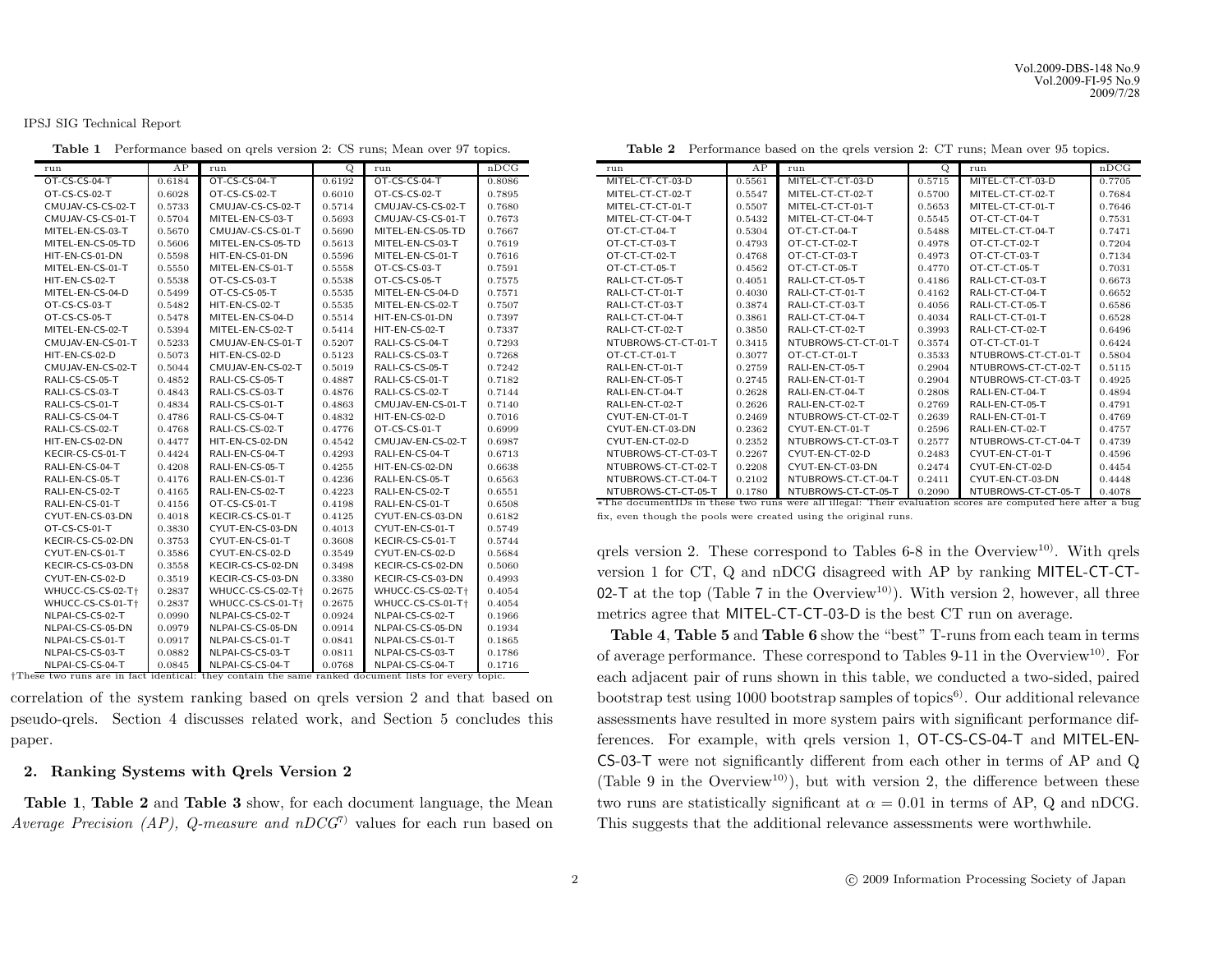Vol.2009-DBS-148 No.9 Vol.2009-FI-95 No.9 2009/7/28

IPSJ SIG Technical Report

**Table 3** Performance based on qrels version 2: JA runs; Mean over 98 topics.

| run               | AP     | run               | Q      | run               | nDCG   |
|-------------------|--------|-------------------|--------|-------------------|--------|
| OT-JA-JA-04-T     | 0.6999 | OT-JA-JA-04-T     | 0.7068 | OT-JA-JA-04-T     | 0.8632 |
| OT-JA-JA-02-T     | 0.6682 | OT-JA-JA-02-T     | 0.6748 | OT-JA-JA-02-T     | 0.8439 |
| BRKLY-JA-JA-01-DN | 0.6376 | BRKLY-JA-JA-01-DN | 0.6470 | BRKLY-JA-JA-01-DN | 0.8192 |
| CMUJAV-JA-JA-01-T | 0.5969 | BRKLY-JA-JA-02-T  | 0.6029 | BRKLY-JA-JA-02-T  | 0.7854 |
| CMUJAV-JA-JA-03-T | 0.5932 | CMUJAV-JA-JA-01-T | 0.5987 | CMUJAV-JA-JA-01-T | 0.7803 |
| CMUJAV-JA-JA-04-T | 0.5925 | CMUJAV-JA-JA-03-T | 0.5954 | CMUJAV-JA-JA-04-T | 0.7786 |
| BRKLY-JA-JA-02-T  | 0.5903 | CMUJAV-JA-JA-04-T | 0.5945 | CMUJAV-JA-JA-03-T | 0.7766 |
| CMUJAV-JA-JA-02-T | 0.5834 | CMUJAV-JA-JA-02-T | 0.5875 | BRKLY-JA-JA-02-DN | 0.7757 |
| CMUJAV-JA-JA-05-T | 0.5831 | BRKLY-JA-JA-02-DN | 0.5863 | OT-JA-JA-05-T     | 0.7731 |
| BRKLY-JA-JA-02-DN | 0.5810 | CMUJAV-JA-JA-05-T | 0.5853 | CMUJAV-JA-JA-02-T | 0.7716 |
| OT-JA-JA-05-T     | 0.5596 | OT-JA-JA-05-T     | 0.5742 | CMUJAV-JA-JA-05-T | 0.7696 |
| BRKLY-JA-JA-03-T  | 0.5469 | BRKLY-JA-JA-03-T  | 0.5540 | BRKLY-JA-JA-03-T  | 0.7484 |
| CMUJAV-EN-JA-01-T | 0.4311 | OT-JA-JA-03-T     | 0.4417 | OT-JA-JA-01-T     | 0.7111 |
| CMUJAV-EN-JA-03-T | 0.4283 | OT-JA-JA-01-T     | 0.4349 | OT-JA-JA-03-T     | 0.6571 |
| CMUJAV-EN-JA-04-T | 0.4269 | CMUJAV-EN-JA-01-T | 0.4342 | CMUJAV-EN-JA-01-T | 0.5999 |
| OT-JA-JA-03-T     | 0.4234 | CMUJAV-EN-JA-03-T | 0.4312 | CMUJAV-EN-JA-03-T | 0.5979 |
| CMUJAV-EN-JA-05-T | 0.4227 | CMUJAV-EN-JA-04-T | 0.4297 | CMUJAV-EN-JA-04-T | 0.5965 |
| CMUJAV-EN-JA-02-T | 0.4227 | CMUJAV-EN-JA-05-T | 0.4257 | CMUJAV-EN-JA-05-T | 0.5943 |
| OT-JA-JA-01-T     | 0.3911 | CMUJAV-EN-JA-02-T | 0.4255 | CMUJAV-EN-JA-02-T | 0.5928 |
| CYUT-EN-JA-01-T   | 0.2552 | CYUT-EN-JA-01-T   | 0.2500 | CYUT-EN-JA-03-DN  | 0.4288 |
| CYUT-EN-JA-03-DN  | 0.2543 | CYUT-EN-JA-03-DN  | 0.2486 | CYUT-EN-JA-01-T   | 0.4218 |
| CYUT-EN-JA-02-D   | 0.2277 | CYUT-EN-JA-02-D   | 0.2253 | CYUT-EN-JA-02-D   | 0.4058 |
| TA-EN-JA-02-D     | 0.0154 | TA-EN-JA-02-D     | 0.0167 | TA-EN-JA-03-T     | 0.0446 |
| TA-EN-JA-03-T     | 0.0128 | TA-EN-JA-03-T     | 0.0157 | TA-EN-JA-02-D     | 0.0349 |
| TA-EN-JA-01-D     | 0.0119 | TA-EN-JA-01-D     | 0.0118 | TA-EN-JA-01-D     | 0.0261 |

**Table 4** The best T-run from each CS team: "∗" and "∗∗" indicate that a run significantly outperforms (at  $\alpha = 0.05$  and  $\alpha = 0.01$ , respectively) than one shown immediately below according to a two-sided paired bootstrap test. Note, however, that pairwise statistical significance is not transitive.

| run               | ΑP         | run               | Q          | run               | nDCG       |
|-------------------|------------|-------------------|------------|-------------------|------------|
| OT-CS-CS-04-T     | $0.6184**$ | $O$ T-CS-CS-04-T  | $0.6192**$ | OT-CS-CS-04-T     | $0.8086**$ |
| CMUJAV-CS-CS-02-T | 0.5733     | CMUJAV-CS-CS-02-T | 0.5714     | CMUJAV-CS-CS-02-T | 0.7680     |
| MITEL-EN-CS-03-T  | 0.5670     | MITEL-EN-CS-03-T  | 0.5693     | MITEL-EN-CS-05-TD | 0.7667     |
| HIT-EN-CS-02-T    | $0.5538**$ | HIT-EN-CS-02-T    | $0.5535**$ | HIT-EN-CS-02-T    | 0.7337     |
| RALI-CS-CS-05-T   | $0.4852*$  | RALLCS-CS-05-T    | $0.4887**$ | RALI-CS-CS-04-T   | $0.7293**$ |
| KECIR-CS-CS-01-T  | $0.4424**$ | KECIR-CS-CS-01-T  | 0.4125     | CYUT-EN-CS-01-T   | 0.5749     |
| CYUT-EN-CS-01-T   | $0.3586*$  | CYUT-EN-CS-01-T   | $0.3608**$ | KECIR-CS-CS-01-T  | $0.5744**$ |
| WHUCC-CS-CS-01-T  | $0.2837**$ | WHUCC-CS-CS-01-T  | $0.2675**$ | WHUCC-CS-CS-01-T  | $0.4054**$ |
| NLPAI-CS-CS-02-T  | 0.0990     | NLPAI-CS-CS-02-T  | 0.0924     | NLPAI-CS-CS-02-T  | 0.1966     |

Table 5 The best T-run from each CT team: "∗" and "\*\*" indicate that a run significantly outperforms (at  $\alpha = 0.05$  and  $\alpha = 0.01$ , respectively) than one shown immediately below according to a two-sided paired bootstrap test. Note, however, that pairwise statistical significance is not transitive.

| run                 | ΑP         | run                 |            | run                 | nDCG       |
|---------------------|------------|---------------------|------------|---------------------|------------|
| MITEL-CT-CT-02-T    | 0.5547     | MITEL-CT-CT-02-T    | 0.5700     | MITEL-CT-CT-02-T    | 0.7684     |
| OT-CT-CT-04-T       | $0.5304**$ | OT-CT-CT-04-T       | $0.5488**$ | OT-CT-CT-04-T       | $0.7531**$ |
| RALI-CT-CT-05-T     | $0.4051*$  | RALI-CT-CT-05-T     | $0.4186*$  | RALI-CT-CT-03-T     | $0.6673**$ |
| NTUBROWS-CT-CT-01-T | $0.3415**$ | NTUBROWS-CT-CT-01-T | $0.3574**$ | NTUBROWS-CT-CT-01-T | $0.5804**$ |
| CYUT-EN-CT-01-T     | 0.2469     | CYUT-EN-CT-01-T     | 0.2596     | CYUT-EN-CT-01-T     | 0.4596     |

**Table 6** The best T-run from each JA team: "∗" and "∗∗" indicate that a run significantly outperforms (at  $\alpha = 0.05$  and  $\alpha = 0.01$ , respectively) than one shown immediately below according to a two-sided paired bootstrap test. Note, however, that pairwise statistical significance is not transitive.  $\blacksquare$ 

| run               | ΑP         | run               |            | run               | nDCG       |
|-------------------|------------|-------------------|------------|-------------------|------------|
| $OT-IA-IA-04-T$   | $0.6999**$ | $O$ T-JA-JA-04-T  | $0.7068**$ | $O$ T-JA-JA-04-T  | $0.8632**$ |
| CMUJAV-JA-JA-01-T | 0.5969     | BRKLY-JA-JA-02-T  | 0.6029     | BRKLY-JA-JA-02-T  | 0.7854     |
| BRKLY-JA-JA-02-T  | $0.5903**$ | CMUJAV-JA-JA-01-T | $0.5987**$ | CMUJAV-JA-JA-01-T | $0.7803**$ |
| CYUT-EN-JA-01-T   | $0.2552**$ | CYUT-EN-JA-01-T   | $0.2500**$ | CYUT-EN-JA-01-T   | $0.4218**$ |
| TA-EN-JA-03-T     | 0.0128     | TA-EN-JA-03-T     | 0.0157     | TA-EN-JA-03-T     | 0.0446     |

### **3. Correlation between Qrels Version 2 and Pseudo-Qrels**

At NTCIR-7, we investigated whether simple pseudo-qrels files that do not rely on manual relevance assessments can mimic real qrels, since relevance assessments are costly. The pseudo-qrels files were created by taking the top 10 documents from each *sorted pool*, in which each document was ranked by the number of runs containing it (the larger the better) and then by the sum of ranks of the document within those runs (the smaller the better)<sup>10)</sup>. Hence, our original pseudo-qrels assumed that the number of relevant document was 10 for every topic<sup> $\star$ 1</sup>. We refer to this as *size-10 pseudo-qrels* hereafter.

However, it turns out that, according to qrels version 2, the average number of relevant documents per topic is  $16475/97=169.8$  for CS,  $8620/95=90.7$  for CT, and  $10785/98=110.1$  for JA<sup>9</sup>. Hence our size-10 pseudo-qrels underestimated the number of relevant documents substantially. In this paper, we report on a set of additional experiments with *size-100 pseudo-qrels* which treated the top 100 documents in the depth-30 pool as relevant<sup>\*2</sup>, and with *size-R pseudo-qrels*, which uses the true number of relevant documents  $(R)$  according to grels version 2 for each topic. Note that the size- $R$  experiments rely on an oracle, i.e., they assume knowledge of R, and is not applicable in practice. This is similar in spirit to Soboroff's "exact-fraction sampling" experiment in 11).

 $\star$ 1 The IR4QA relevance assessments had two relevance levels: L2 (relevant) and L1 (partially) relevant<sup>10</sup>). The pseudo-qrels treated all of the top ranked documents in the sorted pool as L1-relevant.

<sup>-</sup>2 The depth-30 pool contained more than 100 documents for all topics (CS, CT, JA), except for CS-T68 (96 documents), CS-T329 (98 documents) and CS-T370 (85 documents). Thus, the size-100 pseudo-qrels file for CS in fact contain a little less than 100 documents for these three topics.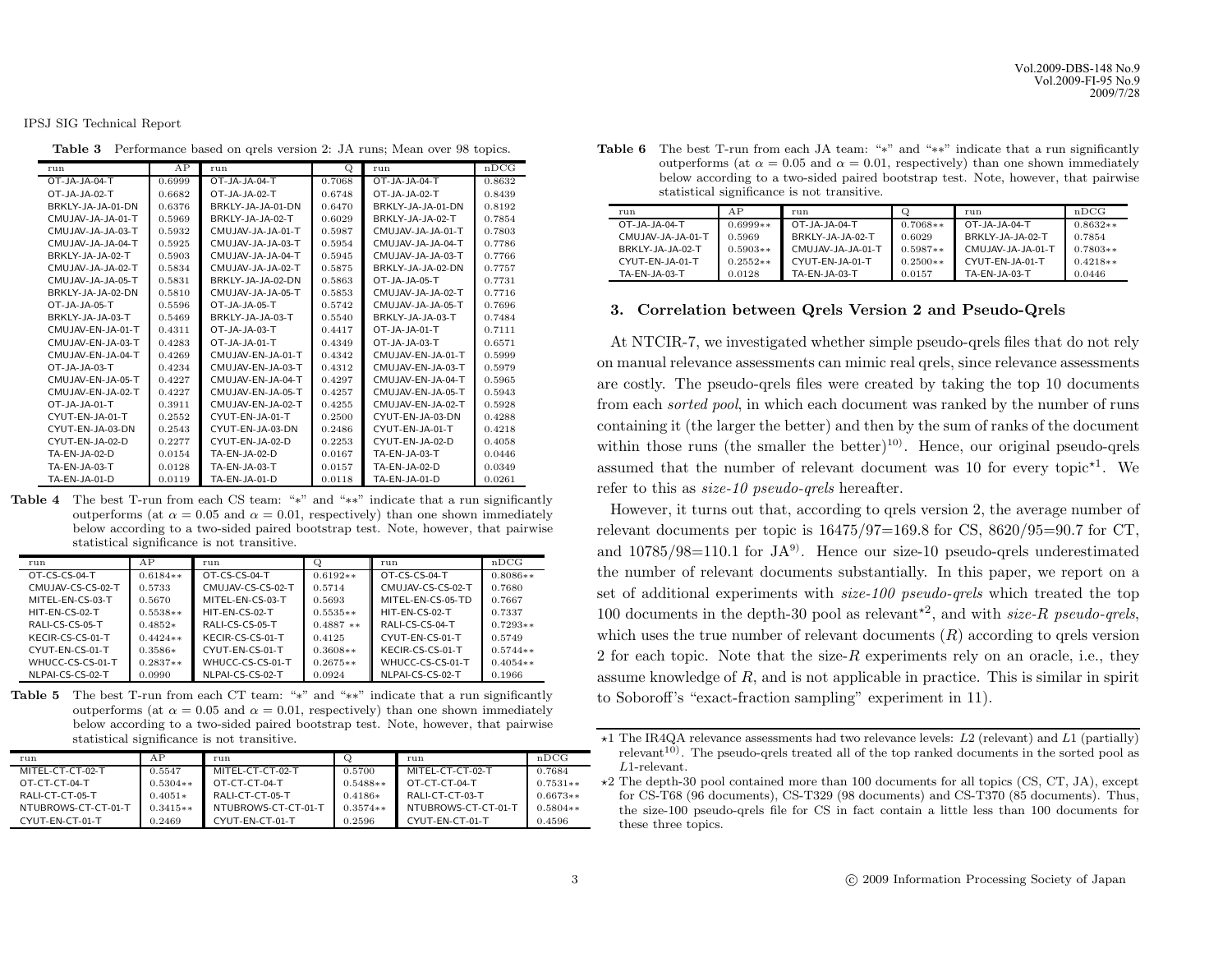**Table 7** Pearson correlation, Kendall and Yilmaz/Aslam/Robertson rank correlation: System ranking by size-10 pseudo-qrels vs qrels version 2 for each metric.

|           | ΑP             |                | nDCG           |
|-----------|----------------|----------------|----------------|
| $CS$ runs | .682/.621/.610 | .734/.646/.608 | .832.700/.675  |
| $CT$ runs | .918/.760/.628 | .921/.748/.660 | .954/.686/.610 |
| JA runs   | .940/.753/.530 | .945/.693/.470 | .975/.753/.508 |

**Table 8** Kendall and Yilmaz/Aslam/Robertson rank correlation: System ranking by size-100 pseudo-qrels vs qrels version 2 for each metric.

|           | ΑP             | Ô              | nDCG             |
|-----------|----------------|----------------|------------------|
| CS runs   | .989/.846/.677 | .991/.862/.684 | .995/.859/.737   |
| $CT$ runs | .935/.803/.756 | .926/.797/.766 | .943/.846/.750   |
| JA runs   | .924/.633/.584 | .923/.580/.561 | .963/0.727/0.681 |

**Table 9** Kendall and Yilmaz/Aslam/Robertson rank correlation: System ranking by size-<sup>R</sup> pseudo-qrels vs qrels version 2 for each metric.

|           | AP             | Q.               | nDCG           |
|-----------|----------------|------------------|----------------|
| CS runs   | .994/.900/.791 | .994/.897/.793   | .997/.897/.817 |
| $CT$ runs | .967/.914/.830 | .961/.902/.837   | .976/.883/.810 |
| JA runs   | .962/.800/.727 | .962/0.720/0.664 | .980/.793/.667 |

**Table 7** compares, for each metric (Mean AP, Q or nDCG), performances and rankings according to size-10 pseudo-qrels and those according to qrels version 2. In each cell, the first number is the Pearson correlation coefficient that compares the actual metric values; the second number is Kendall's rank correlation that compares two system rankings; and the third number is Yil- $\text{max/Aslam/Robertson (YAR)}$  rank correlation<sup>13)</sup>, which is similar to Kendall, but weights the swaps near the top ranks more heavily. The YAR correlation values are computed by treating the version 2 ranking as the ground truth, since YAR correlation is not symmetrical. This table corresponds to Table 27 in the Overview<sup>10)</sup>.

**Table 8** shows a similar set of results for size-100 pseudo-qrels. By comparing it with Table 7, it can be observed that size-100 is a much better choice than size-10, since the correlation values are much higher. The Pearson correlation values are 0.923-0.995, and even the Kendall rank correlation values are 0.580-0.862. The YAR rank correlation values are lower than the Kendall ones, suggesting that size-100 pseudo-qrels are not too accurate at predicting the top ranks, as we

shall verify later<sup>\*1</sup>.

Similarly, **Table 9** shows the results for size- $R$  (i.e., oracle) pseudo-qrels. The Pearson correlation values are now 0.961-0.997, and the Kendall rank correlation values are 0.720-0.914: slightly higher than the size-100 results. This suggests that estimating the number of relevant documents per topic may be a good approach to constructing accurate pseudo-qrels<sup> $\star$ 2</sup>. However, since the size-100 pseudo-qrels results are surprisingly impressive, the size-100 pseudo-qrels approach may be adopted for the next round of IR4QA at NTCIR-8: Right after forming the sorted pools using the runs submitted by the participants, we could release an early report, by ranking systems based on the size-100 pseudo-qrels, to predict the official ranking based on the real qrels. If the predictions are sufficiently accurate, an early report like this may accelerate research progress, since this will enable researchers to roughly identify which IR strategies are good or bad without having to wait for the release of qrels files.

Finally, we take a closer look at the correlation results. **Fig. 1**, **Fig. 2** and **Fig. 3** are scatterplots that visualise the relationship between size-100 pseudoqrels and qrels version 2, in terms of Mean Q. (The graphs for AP and nDCG are extremely similar to the Q graphs and are omitted here.)

**Fig. 4** and **Fig. 5** compare the ranking of CS runs according to pseudo-qrels and that according to qrels version 2, in terms of Mean AP and Q, respectively. The runs have been sorted by the version 2 performance. It can be observed that while the original size-10 pseudo qrels file was not very useful, size-100 and size- $R$  pseudo-qrels predict the "true" system ranking relatively well.

**Fig. 6** and **Fig. 7** show similar results for the CT runs. **Fig. 8** and **Fig. 9** show similar results for the JA runs. The JA pseudo-qrels files are considerably less accurate than the other two, in that they (even size-100 and size-R pseudo-qrels) are not good at predicting the top ranks. This is also represented by the low YAR correlation values for JA in Table 7, Table 8 and Table 9. However, even for the JA runs, it can be observed that the ranking of the low performers is fairly

<sup>-</sup>1 When pairwise swaps are uniformly distributed over the ranked list being examined, YAR rank correlation is equivalent to Kendall rank correlation<sup>13)</sup>.

<sup>-</sup>2 A crude variable-size approach, that treated the entire depth-30 pool as pseudo-relevant for each topic, was not as successful as the simpler size-100 approach in our experiments.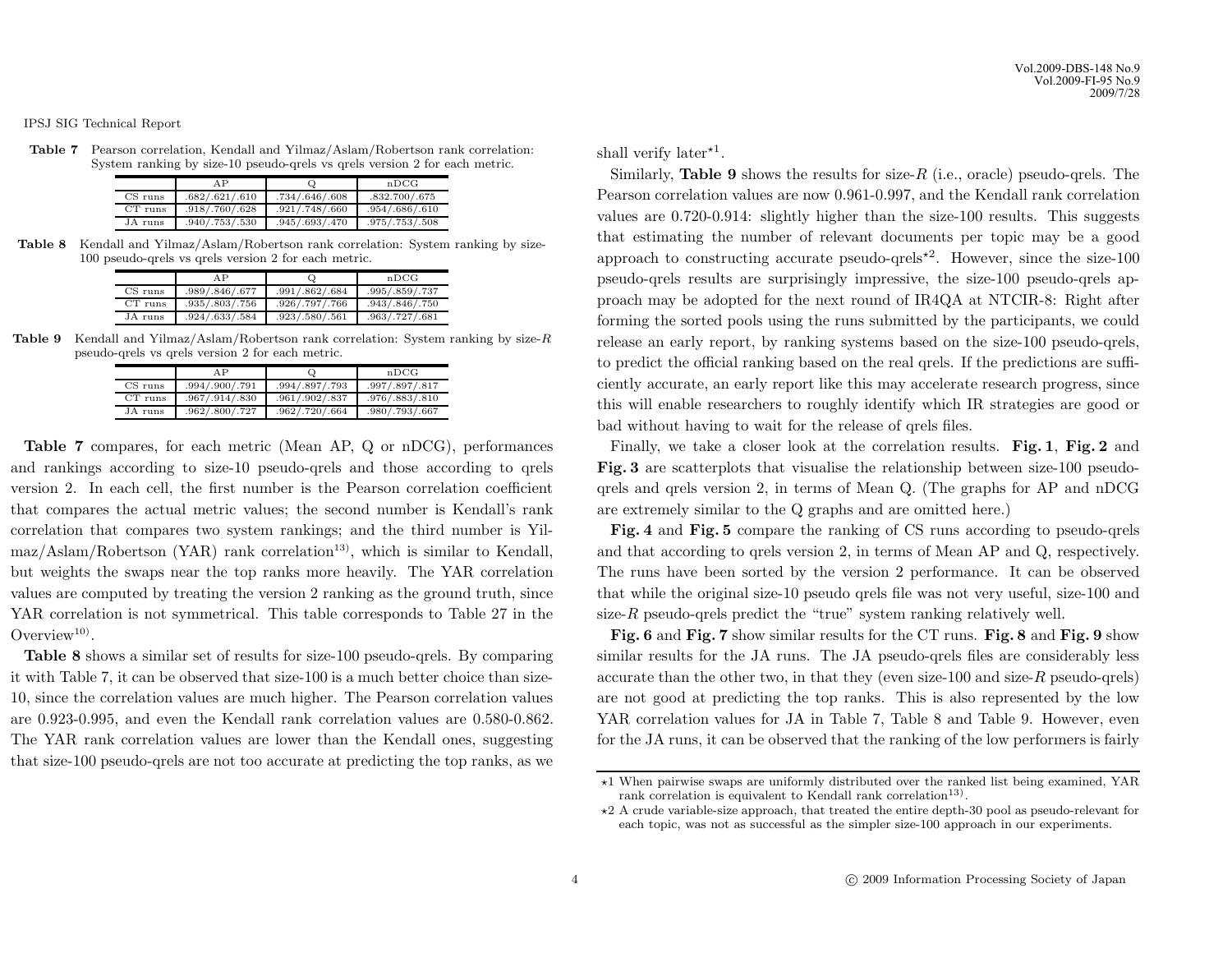

Fig. 1 Qrels version 2 vs. size-100 pseudo-qrels: Scatterplot of Mean Q for CS runs.



Fig. 2 Qrels version 2 vs. size-100 pseudo-qrels: Scatterplot of Mean Q for CT runs.

accurate. These results do not contradict with our original observation in the Overview<sup>10)</sup>: "systems that retrieve popular documents are not necessarily good; however, systems that do not retrieve popular documents are probably bad<sup> $n=10$ </sup>.



**Fig. 3** Qrels version 2 vs. size-100 pseudo-qrels: Scatterplot of Mean Q for JA runs.

## **4. Related Work**

Soboroff, Nicholas and  $\text{Cahan}^{11}$  were probably the first who attempted to rank systems without conducting manual relevance assessments of the pooled documents. *Their* pseudo-qrels were formed by automatically assigning relevance assessments *at random* within the pool. Subsequently, Aslam and Savel<sup>1)</sup> showed that the Soboroff method ranks systems in terms of "popularity" rather than performance, by showing that the method behaves very similarly to a simple method that ranks systems according to *average similarity* to other systems. In their experiments using the TREC data, the Pearson correlation coefficients between the "true" system ranking and the pseudo-ranking based on either of the two methods were less than 0.8. The Kendall rank correlations were less than 0.6. Recall that our correlation results are much higher.

At TREC, the standard practice has been to take the top  $k$  documents from all submitted runs to form a pool of unique documents, sorted by document  $IBs<sup>12</sup>$ . However, we argue that this methodology throws away two important pieces of information, namely, (a) the probability of relevance of each document, as estimated by each system; and (b) the popularity of each document, i.e., how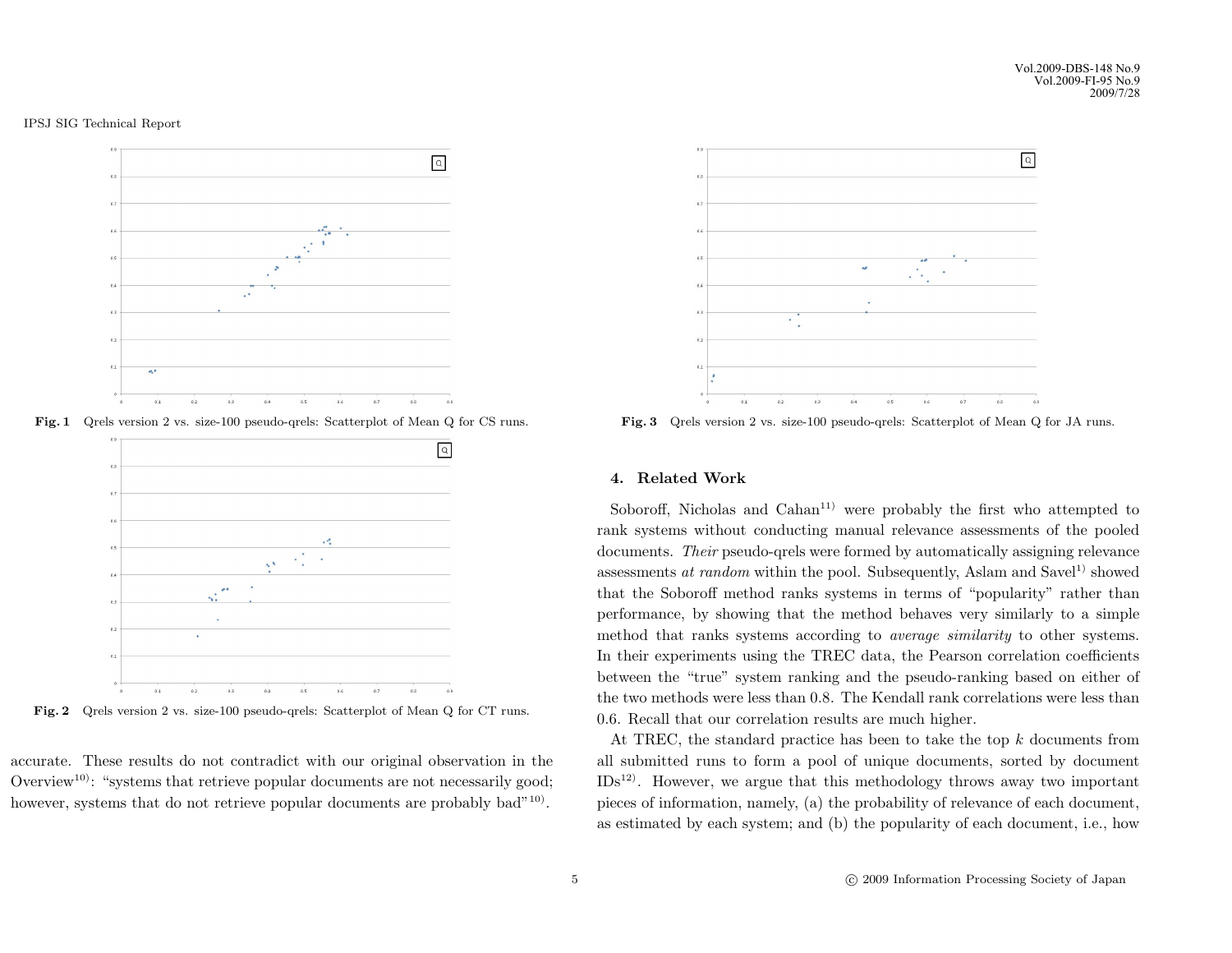many systems agree that the document is relevant. Recall that our sorted pool directly utilises these clues, by using the number of systems that returned the document as the first sort key and the sum of ranks of the returned document as the second key.

More than a decade ago, Cormack, Palmer and  $\text{Clarke}^{3}$  proposed an efficient relevance assessment method: They suggested preserving the rank order within each run (i.e., use (a) mentioned above) and judging more documents from runs that have returned more relevant documents recently and fewer documents from runs that have returned fewer relevant documents recently. Voorhees $^{12}$  claims that this biases the pools toward early-precision systems. In contrast, our sorted pool approach does not favour any particular runs – it just lets popular documents judged first, and the set of documents judged is identical to that with "sort-bydocument-ID" pools.

Zobel14) suggested another pooling method: judge more documents for *topics* that have had many relevant documents found so far and fewer documents for topics with fewer relevant documents found so far. Voorhees<sup>12)</sup> claims that adding extra documents later in the pools using his method may affect the assessors' relevance assessments.

In contrast to the sort-by-document-ID approach of TREC, our relevance assessments and pseudo-qrels both rely on sorted pools. Our assumptions  $are^{10}$ :

- (1) Popular documents, i.e., those retrieved at high ranks by many systems, are more likely to be relevant than others;
- (2) If there are more relevant documents near the top of the list to be judged than near the bottom, then this makes it easier for the assessors to make judgments more efficiently and consistently than when relevant documents are randomly spread across the list.

An analysis by Sakai and  $Kando<sup>8</sup>$  shows that Assumption (1) is valid. Whether Assumption (2) is valid or not should be investigated in our future work.

More recently, Carterette *et al.*<sup>2)</sup> used two methods for selecting documents to be judged for efficient contruction of test collections: the first method, the Minimal Test Collections method, is a greedy online algorithm that induces system *rankings* by identifying differences between them; the second method, Statistical Average Precision, samples documents to produce unbiased, minimum-variance estimates of true AP. The experiments were conducted for the TREC Million Query Track, and these methods were designed specifically for evaluation with AP. While these techniques are attractive, we are seeking pooling and pseudoqrels strategies that do not depend on a particular evaluation metric.

Finally, note that, in contrast to the various "online" document selection algorithms mentioned above, i.e., those in which a particular relevance assessment can change the set of remaining documents to be judged, our approach is strictly offline just like the traditional sort-by-document-ID pools. This simple approach offers several advantages: since we know exactly which documents will be judged and in what order, prior cost estimation and later analysis is easy; since we have static pool files, it is easy for distributed organisers to collaborate.

### **5. Conclusions**

This paper has reported on revised ACLIRA IR4QA results based on qrels version 2 which covers the depth-100 pool for every topic. While the version 1 and version 2 results are generally in agreement, some differences in system rankings and significance test results suggest that the additional effort was worthwhile. This paper also reported on a set of additional experiments with new pseudoqrels, which mimics the qrels without relying on any manual relevance assessments. Our pseudo-qrels experiments are surprisingly successful: the Pearson correlation coefficients between performances based on our size-100 pseudo-qrels and those based on qrels version 2 are over 0.9, and even the Kendall rank correlations are 0.58-0.86. Hence, for the next round of IR4QA at NTCIR-8, we may be able to predict system rankings with reasonable accuracy using size-100 pseudo-qrels, right after the run submission deadline.

All experiments reported in this paper, however, are based on the assumption that qrels version 2 is the ground truth. Note that both qrels version 2 and pseudo-qrels were created based on the same sorted pools. An interesting question would be: What if the real qrels files were created using the sort-by-document-ID methodology, or any other method that does not rely on the sorted pools? Would our pseudo-qrels method, which relies on the sorted pools, still mimic the real qrels accurately? This question can be addressed by conducting pseudo-qrels experiments with some existing TREC or NTCIR collections and submitted runs.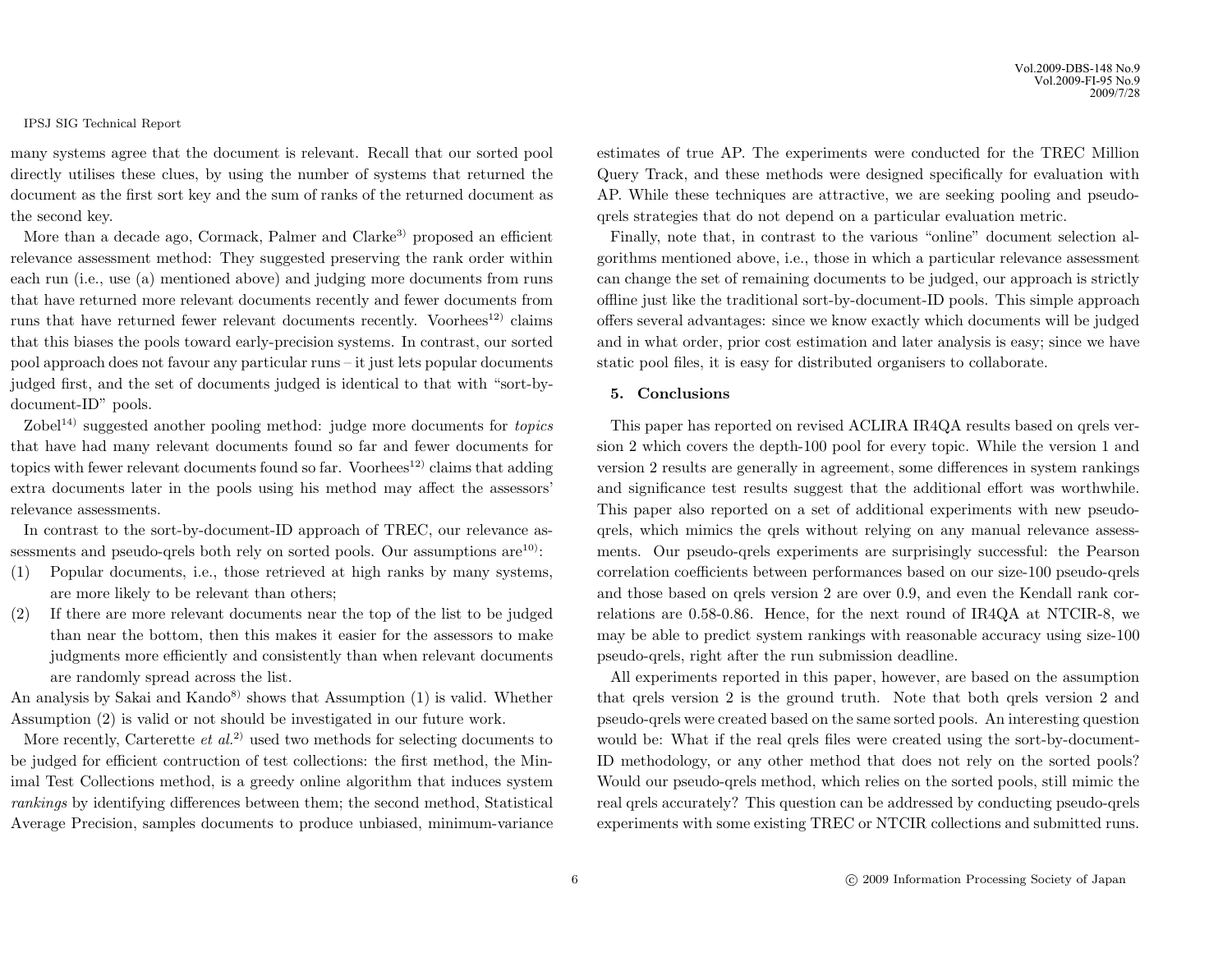### **References**

- 1) Aslam, J.A. and Savell, R.: On the Effectiveness of Evaluating Retrieval Systems in the Absence of Relevance Judgments, *ACM SIGIR 2003 Proceedings*, pp.361–362 (2003).
- 2) Carterette, B., Kanoulas, E., Aslam, J.A. and Allan, J.: Evaluation over Thousands of Queries, *ACM SIGIR 2008 Proceedings*, pp.651–658 (2008).
- 3) Cormack, G.V., Palmer, C.R. and Clarke, C.L.A.: Efficient Construction of Large Test Collections, *ACM SIGIR '98 Proceedings*, pp.282–289 (1998).
- 4) Kando, N.: Overview of the Seventh NTCIR Workshop, *NTCIR-7 Proceeings*, pp. 1–9 (2008).
- 5) Mitamura, T., Nyberg, E., Shima, H., Kato, T., Mori, T., Lin, C.-Y., Song, R., Lin, C.-J., Sakai, T., Ji, D. and Kando, N.: Overview of the NTCIR-7 ACLIA Tasks: Advanced Cross-Lingual Information Access, *NTCIR-7 Proceedings*, pp.11– 25 (2008).
- 6) Sakai, T.: Evaluating Information Retrieval Metrics based on Bootstrap Hypothesis Tests, *IPSJ Transactions on Databases*, Vol.48, No.SIG 9 (TOD35), pp.11–28 (2007).
- 7) Sakai, T.: Information Retrieval Test Collections and Evaluation Metrics: A Tutorial (in Japanese), *IPSJ SIG Technical Report 2008-FI-89 / 2008-NL-183*, pp.1–8 (2008).
- 8) Sakai, T. and Kando, N.: Are Popular Documents More Likely To Be Relevant? A Dive into the ACLIA IR4QA Pools, *EVIA 2008 Proceedings*, pp.8–9 (2008).
- 9) Sakai, T., Kando, N., Lin, C.-J. Song, R. Shima, H. and Mitamura, T.: NTCIR-7 ACLIA IR4QA Results based on Qrels Version 2 (available at http://research.nii.ac.jp/ntcir/workshop/OnlineProceedings7/toc ntcir.html#IR4QA) (2009).
- 10) Sakai, T., Kando, N., Lin, C.-J., Mitamura, T., Shima, H., Ji, D., Chen, K.-H. and Nyberg, E.: Overview of the NTCIR-7 ACLIA IR4QA Task (also available at the above URL), *NTCIR-7 Proceedings*, pp.77–114 (2008).
- 11) Soboroff, I., Nicholas, C. and Cahan, P.: Ranking Retrieval Systems without Relevance Judgments, *ACM SIGIR 2001 Proceedings*, pp.66–73 (2001).
- 12) Voorhees, E.M.: The Philosophy of Information Retrieval Evaluation, *Proceedings of the Second Workshop of the Cross-Language Evaluation Forum on Evaluation of Cross-Language Information Retrieval Systems (LNCS 2406)*, pp.355–370 (2001).
- 13) Yilmaz, E., Aslam, J. and Robertson, S.: A New Rank Correlation Coefficient for Information Retrieval, *ACM SIGIR 2008 Proceedings*, pp.587–594 (2008).
- 14) Zobel, J.: How Reliable Are the Results of Large-Scale Information Retrieval Experiments?, *ACM SIGIR '98 Proceedings*, pp.307–314 (1998).



**Fig. 4** Qrels version 2 vs. pseudo-qrels: Ranking CS runs by Mean AP.



**Fig. 5** Qrels version 2 vs. pseudo-qrels: Ranking CS runs by Mean Q.